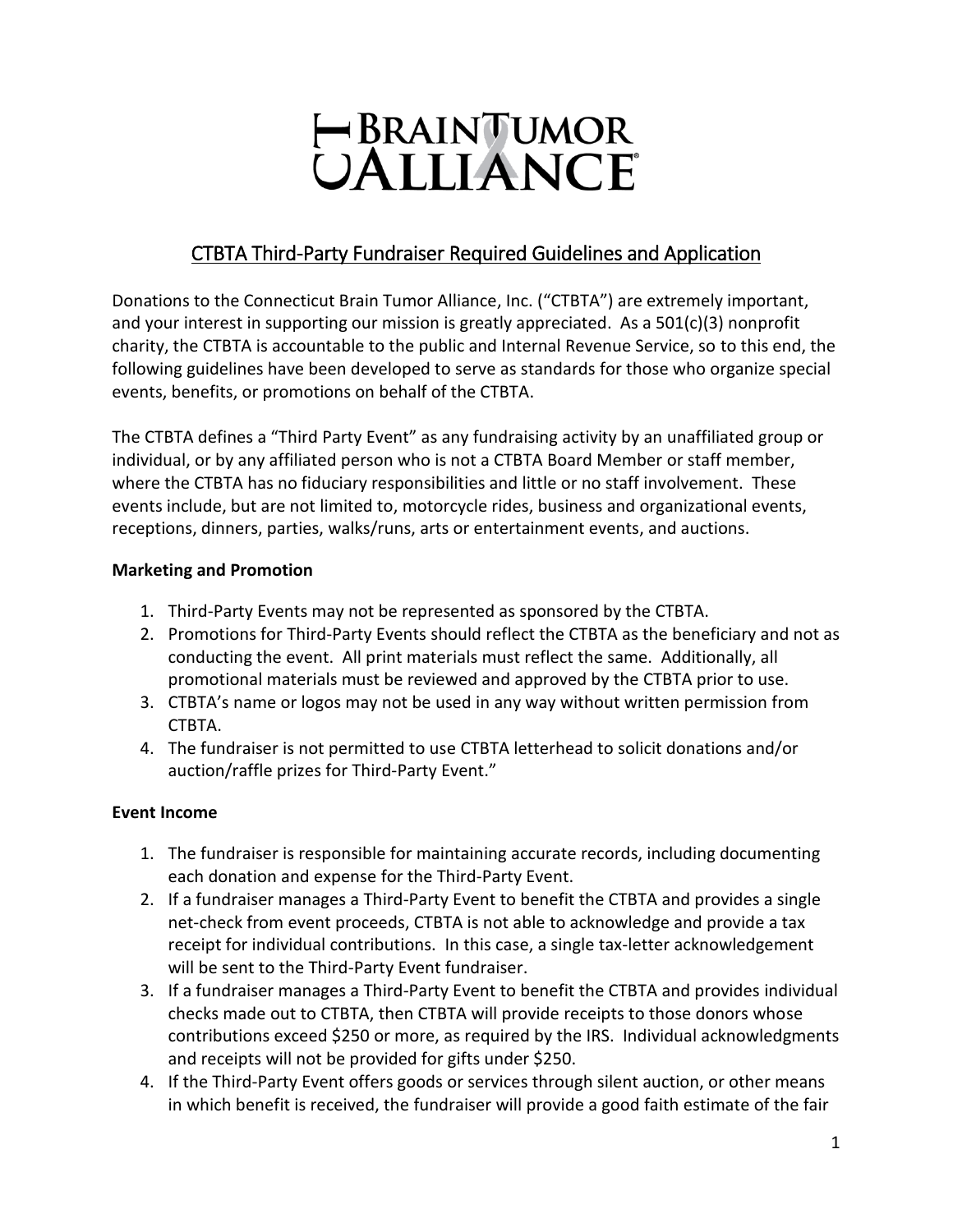market value of the goods or services received.

- 5. If expenses will be deducted from the Third-Party Event prior to sending in net proceeds to the CTBTA, do not imply or state to donors that any funds given are "tax-deductible," and do not use the word "donation" as it implies that they are fully tax deductible.
- 6. Third-Party Event revenues and expenses are not to flow through the CTBTA. Only the final net proceeds from the event are to be processed by the CTBTA.
- 7. The CTBTA will not reimburse for any expenses or any purchases of goods for the Third-Party Event.

### **Liabilities and Insurance**

- 1. The Third-Party Event is responsible for obtaining insurance coverage.
- 2. The CTBTA is not responsible for providing liability insurance for the Third-Party Event. Event organizers shall indemnify and hold harmless the CTBTA from liabilities, losses, and expenses arising from the event or promotion, and shall provide proof of insurance to the CTBTA.
- 3. The Third-Party Fundraiser must comply with all local and state laws (including any town ordinances) and purchase any necessary permits and licenses.

### **Tax Guidelines**

- 1. Event expenses are expected to be kept to a minimum.
- 2. The sponsor of the Third-Party Event is responsible for complying with all IRS rules and regulations. Federal tax law prohibits Third-Party Events from using CTBTA's sales tax exemption number or federal employer identification number when purchasing goods or services.

### **Logo/Photos/Website**

- 1. The CTBTA logo may not be used without written approval from the CTBTA.
- 2. The sponsor of the Third-Party Event shall not reproduce images from the CTBTA website without written approval from the CTBTA.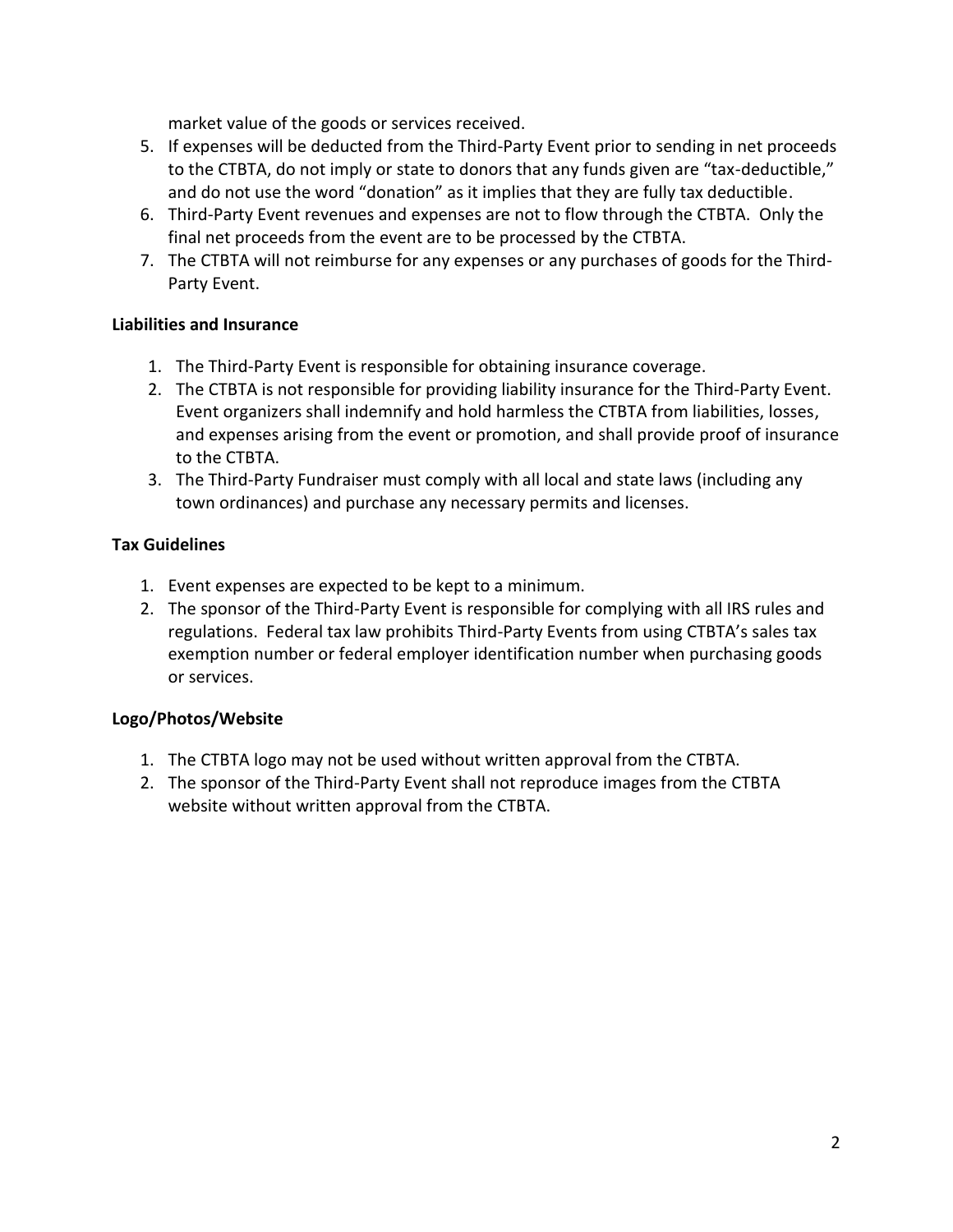# HERAINTUMOR<br>UALLIANCE

## **CTBTA Third-Party Fundraiser Application**

| <b>Contact Information</b>                                           |                           |
|----------------------------------------------------------------------|---------------------------|
|                                                                      |                           |
|                                                                      |                           |
|                                                                      |                           |
|                                                                      |                           |
|                                                                      |                           |
|                                                                      |                           |
| <b>Event Information</b>                                             |                           |
|                                                                      |                           |
|                                                                      | Event time: _____________ |
|                                                                      |                           |
|                                                                      |                           |
| Event Description:                                                   |                           |
|                                                                      |                           |
|                                                                      |                           |
| Has the event taken place before? Yes No If yes, when? _____________ |                           |
| This event is: open to the public by invitation only                 |                           |